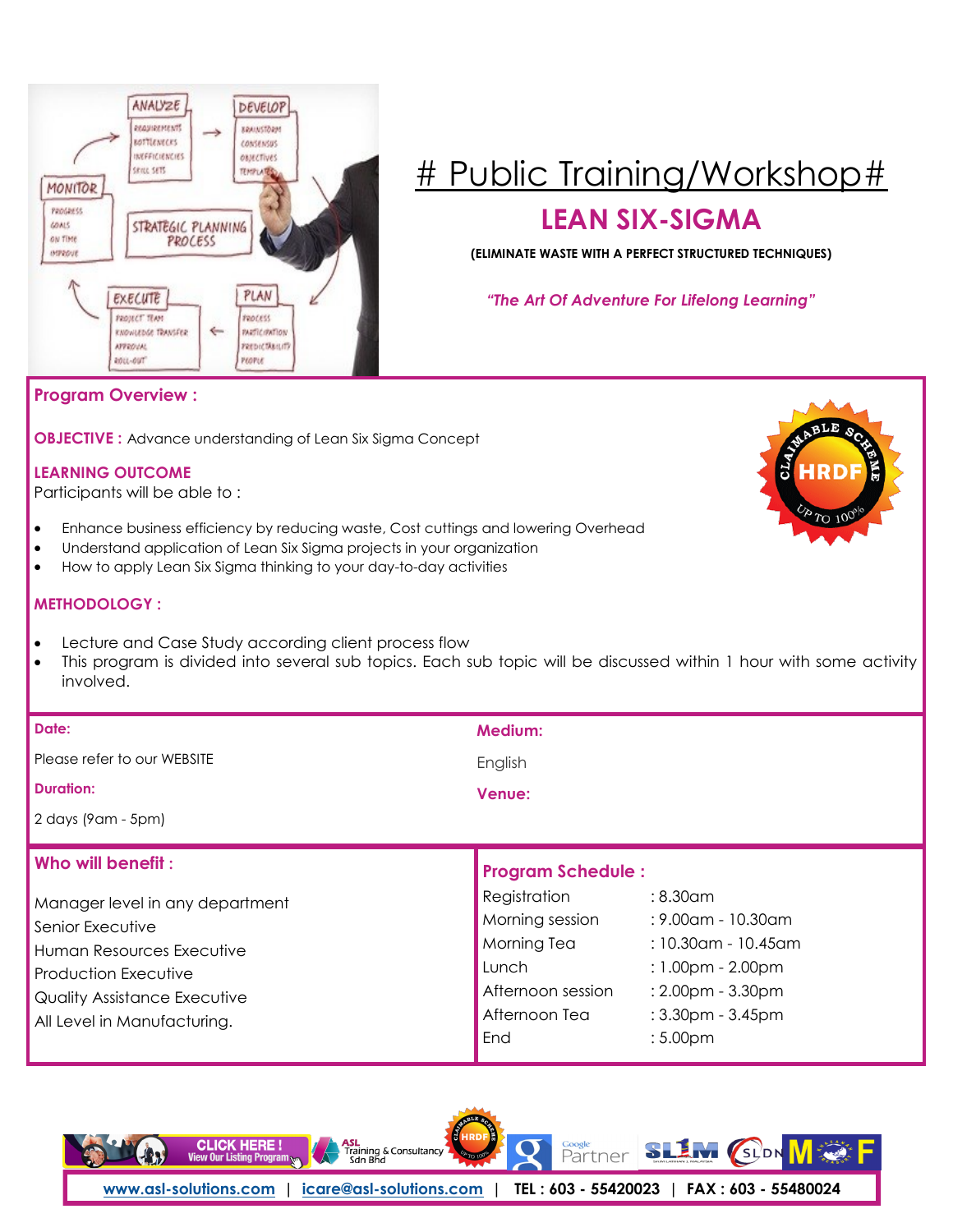### **COURSE CONTENT**

| <b>SESSION 1: Principle of Lean Thinking</b><br>Understand the BASIC Lean concept, which is simply a method<br>of streamlining a process, resulting in increased revenue, re-<br>duced costs and improved customer satisfaction. Organization,<br>which face rising cost and competition must transform into<br>Lean.<br><b>SESSION 2: Mental Models</b><br>Understand the 5 basic mental models (mind sets); Techno-<br>centric, Customer-Centric, Business-Centric, Personal-Centric<br>and Innovative-Centric. Learn the 4 basic steps to changing<br>mental mindsets. Understand the 5 forces, which influences the-<br>se mental models.<br><b>SESSION 3: Lean Management System</b><br>Understand the basis in deploying Lean Management System.<br>The key components that make difference are:<br>Alignment of goals<br>$\bullet$<br>Disciplined adherence to process<br>$\bullet$<br>Standard Work / Standard Time<br>$\bullet$<br>Visual Management (basis of 5S)<br>$\bullet$<br>Coaching for Continuous Improvement (Kaizen)<br>$\bullet$<br><b>SESSION 4: Basic Lean Tools</b><br>Understand basic LEAN tools such as; Value Stream Map (VSM),<br>Spaghetti Chart, Swim Lane Chart which is commonly used to<br>identify NVA (Non Value Add) from with the work process. By<br>understanding this basic tools, participants are able to use im-<br>mediately to identify NVA.<br><b>Activity: Plotting VSM, Spaghetti Chart &amp; Swim Lane Chart</b> | <b>SESSION 1: The Lean Six Sigma DMAIC (Define, Measure,</b><br><b>Analyze, Improve, Control)</b><br>Understand the most basic and powerful Lean Six Sigma process<br>improvement methods. It's the backbone of Six Sigma method-<br>ology. DMAIC delivers sustained defect-free performance and<br>highly competitive quality costs over the long run.<br>Step 1 - Define, Step 2 - Measure, Step 3 - Analyze, Step 4 - Im-<br>prove, Step 5 - Control<br>Other related tools such as Pareto Chart, Fishbone Diagram, 5<br>WHY Analysis, Histograms, tree Diagrams etc will be introduce as<br>tools in Step 3.<br><b>Activity: Plotting DMAIC</b><br><b>SESSION 2: Lean Six Sigma Management System</b><br>It's a combination of 2 methodology; Lean Methodology and Six<br>Sigma Methodology. In combination, its focuses on wastes by<br>staffs in completing their daily tasks, looking into business pro-<br>cess bottlenecks which further slower down a business process<br>significantly and focusing on Total Customer Satisfaction. Use<br>Lean basic tools for improvement and Six Sigma as key indices<br>for monitoring.<br><b>SESSION 3: Critical Success of Lean Six Sigma Implemen-</b><br>tation<br>Understand some tips on method to transform worker's "think &<br>behave". This session will help to facilitate the lean startup and<br>its sustainability. Getting the right management strategy will en-<br>sure success implementation.<br><b>Activity:</b> Case Study on Critical Success Factor<br><b>Q&amp;A Session : Free Discussion</b> |
|--------------------------------------------------------------------------------------------------------------------------------------------------------------------------------------------------------------------------------------------------------------------------------------------------------------------------------------------------------------------------------------------------------------------------------------------------------------------------------------------------------------------------------------------------------------------------------------------------------------------------------------------------------------------------------------------------------------------------------------------------------------------------------------------------------------------------------------------------------------------------------------------------------------------------------------------------------------------------------------------------------------------------------------------------------------------------------------------------------------------------------------------------------------------------------------------------------------------------------------------------------------------------------------------------------------------------------------------------------------------------------------------------------------------------------------------------------------------|-----------------------------------------------------------------------------------------------------------------------------------------------------------------------------------------------------------------------------------------------------------------------------------------------------------------------------------------------------------------------------------------------------------------------------------------------------------------------------------------------------------------------------------------------------------------------------------------------------------------------------------------------------------------------------------------------------------------------------------------------------------------------------------------------------------------------------------------------------------------------------------------------------------------------------------------------------------------------------------------------------------------------------------------------------------------------------------------------------------------------------------------------------------------------------------------------------------------------------------------------------------------------------------------------------------------------------------------------------------------------------------------------------------------------------------------------------------------------------------------------------------------------------------------------------------------------|
| <b>MODULE : Lean (Intermediate)</b><br><b>Topic 1: Why Lean as KAIZEN Tools</b>                                                                                                                                                                                                                                                                                                                                                                                                                                                                                                                                                                                                                                                                                                                                                                                                                                                                                                                                                                                                                                                                                                                                                                                                                                                                                                                                                                                    | <b>Topic 4: Lean Tools Fundamentals</b><br>Learn the most valuable tools in Lean Management. Understand                                                                                                                                                                                                                                                                                                                                                                                                                                                                                                                                                                                                                                                                                                                                                                                                                                                                                                                                                                                                                                                                                                                                                                                                                                                                                                                                                                                                                                                               |
|                                                                                                                                                                                                                                                                                                                                                                                                                                                                                                                                                                                                                                                                                                                                                                                                                                                                                                                                                                                                                                                                                                                                                                                                                                                                                                                                                                                                                                                                    |                                                                                                                                                                                                                                                                                                                                                                                                                                                                                                                                                                                                                                                                                                                                                                                                                                                                                                                                                                                                                                                                                                                                                                                                                                                                                                                                                                                                                                                                                                                                                                       |

Recapping Lean and its usefulness in today's business operation. its underlying basic and learn how to apply the tools. Looking at KAIZEN holistically by understanding normal Kaizen activity versus Lean.

#### **Topic 2 :Understand WASTE**

Get to understand the basic 7 waste. Learn its definition in  $\bullet$ depth. Proper understanding will lead to simple and easier identification of internal waste. Look into NVA (non value added) . activities.

#### **ACTIVITY :**Understand "YOUR COMPANY" Waste / NVA

Participant shall identify company internal waste and relate it with the basic 7 waste.

#### **Topic 3 : DMAIC**

Understand the most basic and powerful Lean Six Sigma process improvement methods. It's the backbone of Six Sigma methodology. DMAIC delivers sustained defect-free performance and highly competitive quality costs over the long run.

Step 1 – Define, Step 2 – Measure, Step 3 – Analyze,

Step 4 – Improve, Step 5 – Control

Other related tools such as Pareto Chart, Fishbone Diagram, 5 tools in Step 3.

Value Stream Map

- (Understand symbols for VSM)
- Spaghetti Chart
- Swim Lane Chart
- TAKT Calculations Cycle Time
- Yamazumi Chart

Activity : All tools

#### **WORKSHOP 1 :Practical Lean 1 (ACTIVITY)**

A scenario will be given to participants. Participants need to make plan, plot, measure, identify waste, and make improvement. All tools in Topic 4 will be assessed through this activity.

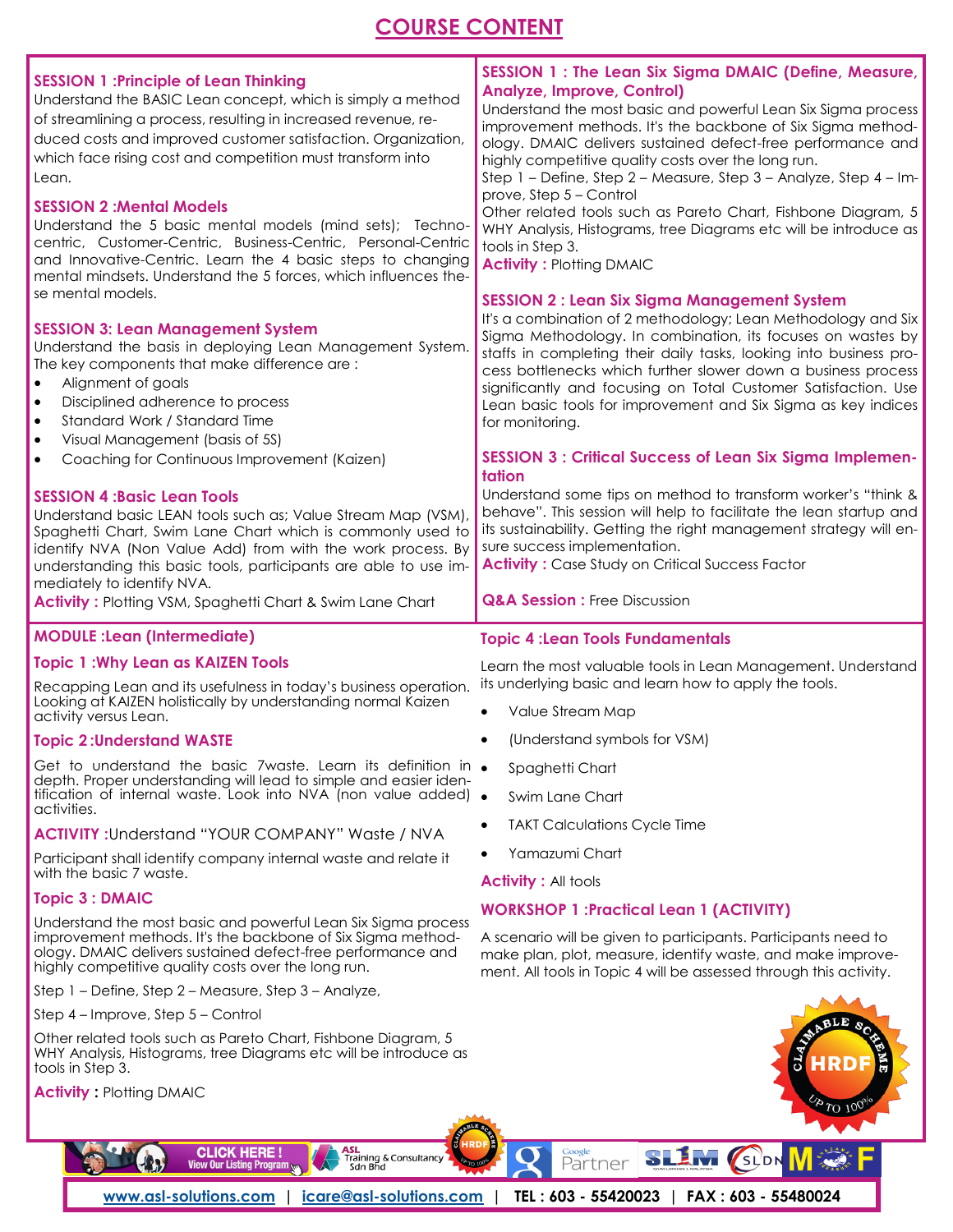### **COURSE LEADER**



 **Nizam Amin** is an experienced trainer, motivator as well as in coaching. He has more than 20 years of experience in Quality Assurance, Production, Sales & Marketing and Business Development.

He started his career in SHARP Japan as Quality Assurance Engineer before being transferred to Malaysia factory. There he initiated QCC programs and was the member of ISO 9002 set up committee. He was in-charge of Total Quality Management system in the organization. He later moved on to UNISEM as a Senior Process Engineer where he started the first A.I. Automated Inspection System for the Back-End-Process. He was in charge of Process Engineering and Process Improvement activities in the company. Climbing the ladder of management, he joined TEKNOKRAF as Operation Manager. There he helped to developed the Fiber Glass business and improved manufacturing process as well as Quality Control activities. He helped to built business relationship with GLC like Telekom Berhad and PLUS Expressways Berhad.

He then joined OMRON as Production Manager where we was in charges of Product Costing, Assembly Production, Injection Molding Process and Metal Stamping Process. He was also the ISO 9001 & ISO 14000 auditor. As part of his final quest before starting his own business, he joined MIMOS Berhad as International & Sales Marketing. He helped to built relationship with many International companies, namely, INTEL, UNIGEN and other government GLCs.

With local and overseas experiences, his modules are excellent and applicable for all industries in the borderless business environment.

# **[IN-HOUSE TRAINING](http://www.asl-solutions.com/corporate-training/in-house-training/)**

**Do you have 5 STAFF and above with similar training requirements?**

**ASL Training offers In-House training programs specially designed to meet the particular needs of the client's / organizations.**

**Want to know more or should you require any further assistant?**

# **Call us NOW at**

**+603-5542 0023 / icare@asl-solutions.com**

*Our program is claimable fully under HRDF/PSMB*

**[Click here](http://asl-solutions.com/publictraining) to check out our crazy PROMOTION**